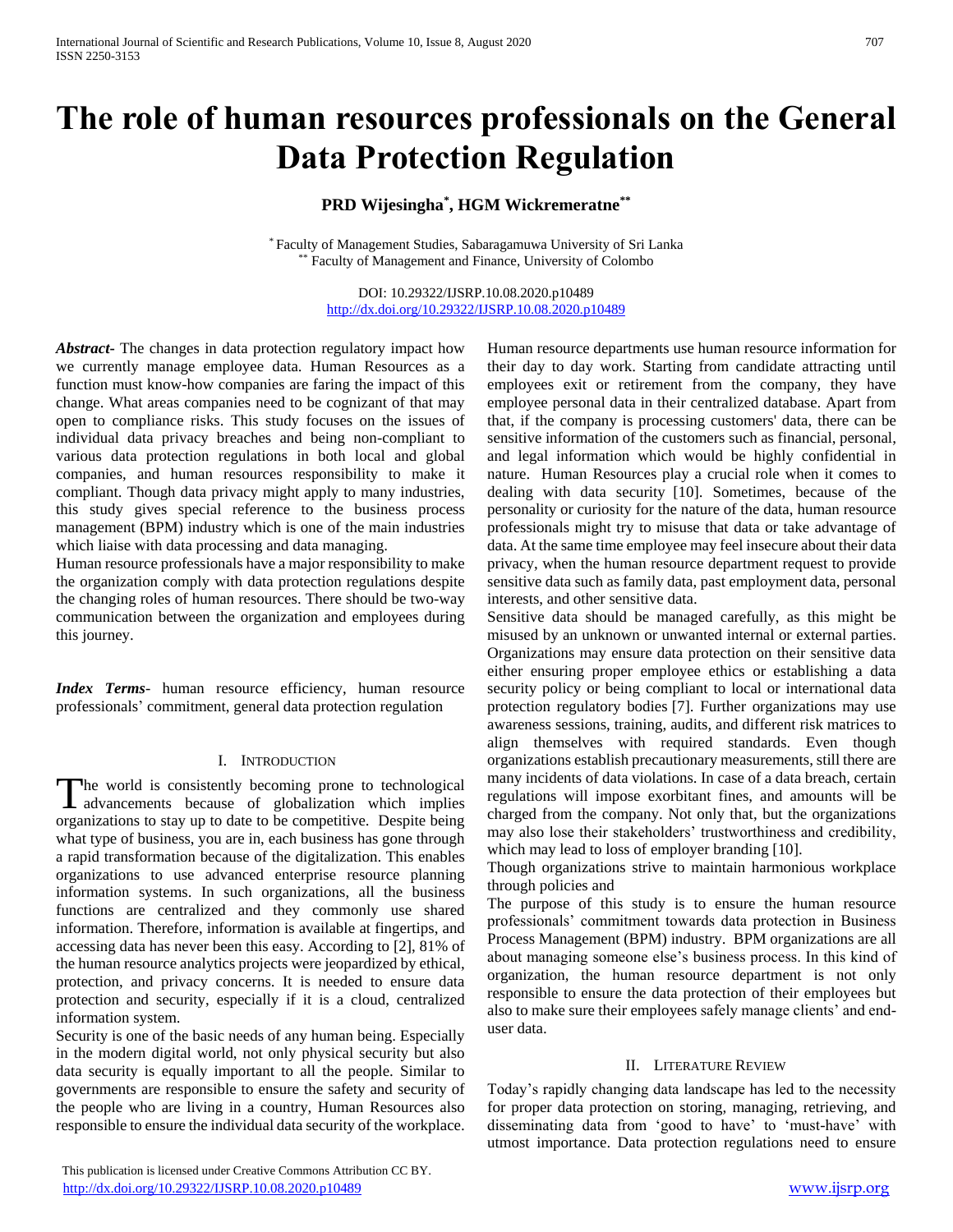employee data protection for a harmonious workplace [11]. It will make sure the organization is progressing towards the right path establishing the security of such data through proper standards and policies.

Personal data can be defined as "any information that can identify a data subject directly or indirectly, by reference to an identifier such as a name, an identification number, location data or an online identifier, or one or more factors specific to the physical, physiological, genetic, psychological, economic, cultural or social identity of that individual or natural [1]. Further, personal data could be collected only for a specific purpose and not for any other purpose.

Data protection is the process of protecting essential information from corruption, compromise, or loss of data [7]. For instance, the information in which employees hesitate to communicate with third parties such as race or ethnic information, sexual orientation, relationship issues, and political interest [8]. Said information is treated as highly sensitive data where everyone hesitates to share among others. Yet due to information technology, the amount of data gathered and stored is drastically increasing day by day, important to protect those data increases. There are many negative consequences if we fail to protect highly sensitive personal data, including financial losses and poor employer brand. There was a lot of controversy over Facebook and the Cambridge Analytica data breach [3]. Many people have started talking about data privacy and data protection. People have explored what are the actions they could take against the breach of data privacy from the organization's point of view and what are the remedies available for them to seek assistance in such a scenario. Many companies have started updating their company data privacy guidelines and a lot of updates were available for the general public when they access websites of such companies. Identifying the importance of data protection, the European Union (EU) has introduced the General Data Protection Regulation (GDPR) which is one of the most powerful legislatures ever introduced.

The GDPR was introduced to match data protection law across the EU and greatly increases responsibilities on controllers and processors of personal data. GDPR has a significant impact on the use of employee and candidate data in particular and as such, all employers should familiarize themselves with it. GDPR tries to protect data privacy across EU countries and even extended to other countries who are managing or storing data from EU countries with greater obligation and controls [5]. Even a country like Sri Lanka is under such laws if the data processing or controlling of EU countries is done from a Sri Lankan company.

## 1. The Importance of GDPR Regulations to Sri Lanka

With the increased interest of data privacy in both the local and global contexts, the topic has captured much attention from the general public as well as statutory bodies. Despite being compliant with such different data protection laws, there should be a moral and ethical standard also when it comes to respecting the data privacy of individuals and the right to know of parties whose data are being used for various purposes. Generally, data protection would fall under the function of information technology or information security, whereas because of the nature of the data and policies which should be established across various functions in the organizations, human resources also have to play a critical role to establish the required standards.

Sri Lanka has no legislation in place for data protection and privacy legislation. Though Sri Lanka not introduced any legislative coverage over personal data protection [4] nor has recognized the individual data protection is a fundamental right of Sri Lankan citizens there are certain pieces of statutes support data privacy [4]. This can be considered as a major step towards the protection of data.

## 2. Human Resource Professional's Commitment to Data Protection

Human resource professionals handle essential human resource tasks such as recruitment, performance management, learning and development, reward management, discipline management, grievance handling, and industrial relations [7]. In BPM organizations, there are separate legal and information technology professionals to ensure data protection. However, the issue of noncompliance to data protection cannot be marked as the sole responsibility of the legal and information technology teams but also the HR professionals carry a lot of weight to ensure there are right actions have been taken to ensure the compliance towards data protection. The compliance is highly challenging to such laws, especially to the laws such as GDPR due to the lack of regulatory support. However, as HR professional there are certain key action should be taken to establish a company with rigid compliance for data protection laws.

Business process management companies are performing outsourcing work for EU countries. If any country works for these countries, it should adhere to data protection regulations. Especially the businesses such as Business Process Management (BPM) and Knowledge Process Management (KPM) who are directly impacted by said law and potentially liable for skyrocketing fines for data breaches. Breach of individual privacy data not only results in exorbitant fines but also to the loss of foreign clients and survival of businesses who are operating in BPM/KPM domains in Sri Lanka. Human resource professionals have access to certain personal data that can be freely available not only for the respective custodians but also to the wider group of people who are in the same department [11]. It is difficult to track who possesses which data if an individual wants to ensure the privacy of their data. Therefore, employees may feel less protection over their data privacy.

Being compliant with data protection regulations would increase the trust and reputation of the organization with the customers and the general public. More awareness and pieces of training on compliance is required to be knowledgeable on the data protection. Increase usage of cybersecurity measures has minimized the threat of data breaches [9]. With increased controls over data protection, certain data access is given to a few individuals even within the human resources department. As the data that the organization holds streamlined, the IT systems may be more effectively used.

Apart from the positive impacts, there are certain negative impacts of data protection regulations on human resources. Human resources would be in great pressure to ensure the safety of the data privacy in the organization at all times without any security breach. Organizations should request for personal data only if it's required and should ensure the removal of such data if not required. When I am conducting interviews with human resource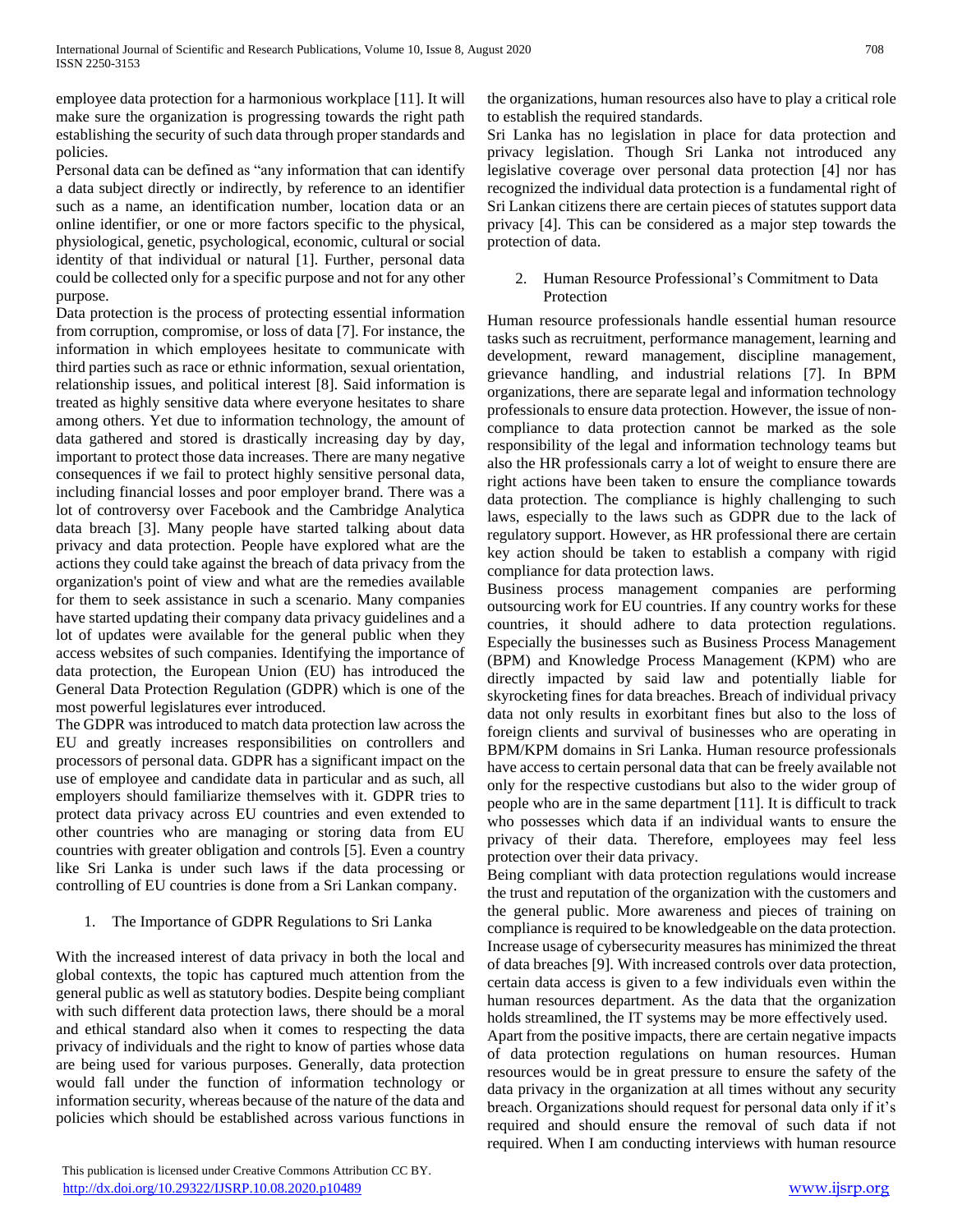professionals in the industry, the majority mentions that there is no deletion of personal records from the company. It will remain with the company for a longer period they exit from the company. Which is a controversy for the GDPR? Further, it is always good to have explicit consent from the parties who are shared the data. Seeking specific consent from employers might place human resources in additional pressure on human resources [10]. On the other hand, employees are also under pressure to make sure that personal data are accurate and report if there is a breach within 72 hours [6]. Data protection processes should be designed and shared throughout the organization. Data protection by design ensures that knowledgeable employees are given the task to process personal data [6].

The employees who are processing data should be supported with the right tools and software which will ensure the data integrity in

#### III. METHODOLOGY

This study focuses on the issues of individual data privacy breaches and being non-compliant to various data protection regulations in both local and global companies and human resources responsibility to make it compliant. Though data privacy might apply to many industries, this study gives special reference to the BPM industry which is one of the main industries which liaise with data processing and data managing. Another important aspect of being in the business process management industry is that company has to be compliant with a lot of strict foreign data protection regularities such as GDPR in the European Union (EU) where data breach would cost extremely high fines.

This study is predominantly designed as a qualitative study based on the constructivist paradigm, to identify the role of human resource professionals in ensuring data protection. The study attracted respondents from a variety of different backgrounds as human resource professionals and employees who works in the BPM industry. In this study, both human resource professionals and other employees' perspectives on data protection were considered.

Both Primary and Secondary data has been utilized in the current study. Primary data has been collected through one to one interviews with the target group of six human resource professionals in the BPM industry.

| Table 4.1: Respondent Demographics |  |  |  |  |
|------------------------------------|--|--|--|--|
|------------------------------------|--|--|--|--|

| <b>Respondent</b> Company Position |   |                           | Age |
|------------------------------------|---|---------------------------|-----|
| 1                                  | A | $Manager - HR$            | 38  |
| 2                                  | B | Group Manager – HR        | 36  |
| 3                                  | C | Deputy Manager - Learning | 32  |
| 4                                  | Ð | General Manager – HR      | 45  |
| 5                                  | A | $HR$ Executive – $HR$     | 29  |
| 6                                  | C | Recruitment Analysis - HR | 26  |

Source: Personal Interview Data (2020)

 This publication is licensed under Creative Commons Attribution CC BY. <http://dx.doi.org/10.29322/IJSRP.10.08.2020.p10489> [www.ijsrp.org](http://ijsrp.org/)

the organization. The cost of such investments would be comparatively higher. In case of any breach in data protection, organizations would have to pay extremely high prices as fines. The time of protecting data and other related processes would increase the workload of the employees and it will take more time to complete the allocated tasks. Training is a vital element of grooming employees to become better. When an organization pursuing a journey of establishing a data protection culture, without even knowing, the company might go to an extreme level of arranging more pieces of training. However, extensive pieces of training may bring negative impacts to the organizations compared to the benefits. There could be instances where certain pieces of training could be irrelevant. Then employees might not take these pieces of training seriously and positively.

Further forty employees were interviewed through two equal focus group interviews to understand the perception of human resources professionals' commitments towards individual data protection. Moreover, Secondary data was extracted from internal policies, newspaper articles, researches, and websites. Secondary sources including data policy and legal documents were used to understand the applicable law for data protection. Collected data was analyzed and represent graphically.

#### IV. DATA ANALYSIS AND DISCUSSION

BPM industry professionals stressed that they have proper ethics, policies, and regulations on data protection since they are serving global clients. There were six human resource professionals, all agreed that they have data protection policies and adhering to GDPR. Further, they are more concerned about storing personal data, processing, and disseminating among relevant parties.

Human resources professionals were given an adequate commitment to ensuring data protection and avoid any possible data breaches in the organization. The respective areas were availability of a data protection policy, access levels to the data, appropriate consent from employee or client, processes to support the data protection, keeping a track of security incidents, privacy by design in the systems, what actions to be taken during a data breach, mechanism of delete the data based on the request. The highest positive rating was received for the content of, *'Is access to data given on a need-to-know basis in your company?*'. This means that every company ensures that all staff is just not given access to all the data

Respondent 2 mentioned that there are precautions that we can take when we design the human resource information systems *"There are mechanisms that we can use to apply technology to resolve data protection issues"*. Most of the BPM organizations have standard consent papers when they collect information from employees and clients. This has been manifested as *"According to GDPR guidelines we need to provide consent papers when collecting personal data from relevant parties"* from respondent 1, 2, 4, 5, and 6.

> *"Data protection is paramount important to every organization now more than ever before. It's not only the IT department but the*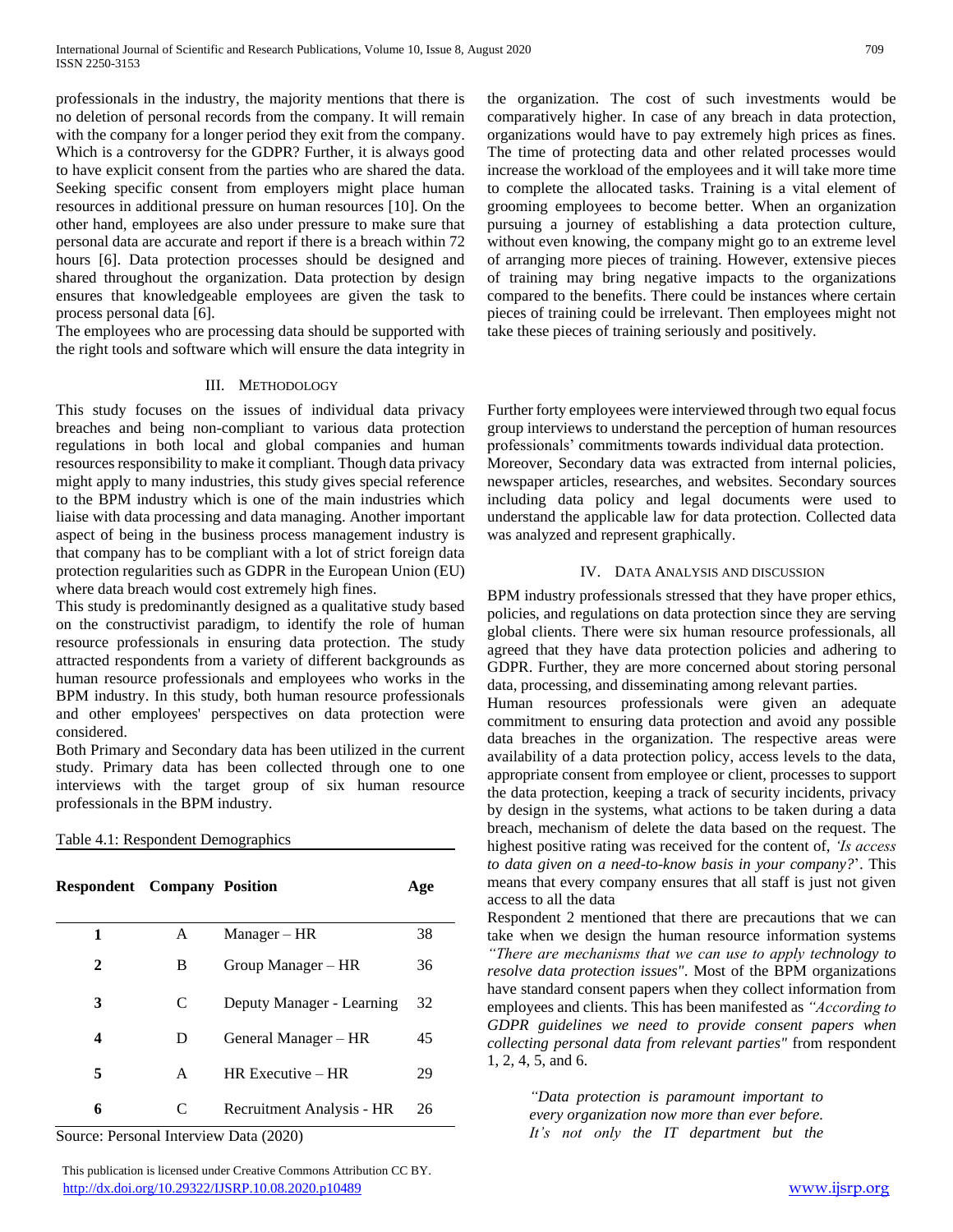*communication and collaboration should be started from human resources professionals and steer the journey of becoming an organization where data protection is given utmost importance. Though there are multiple challenges, this cultural change is essential for any organization to survive in the future global competition."*

#### *Participant 4*

Data protection can ensure through proper encryption. Content analysis on encrypted data transmission, processes to support the data protection, keeping a track of security incidents, privacy by design in the systems, and mechanism of delete the data based on the request were received doubtful feedback. On the other hand, questions on access to data given on a need-to-know basis, encrypted data transmission, processes to support the data protection, have received zero negative feedback. It means most of the organizations have those security checks in place towards data privacy. Finally, the areas organizations need to give focus on are sensitive data encrypted especially during transferring and storing and updating privacy notices and privacy policies. Both these areas have been rated negatively as 56% each with 'no' answer.

Organizations take many precautions to ensure individual data protection. Though BPM organizations ensure data protection, based on the focus group interviews, employees feel their data is unprotected. Based on the focus group interviews, employees' trust in the commitment of the human resources towards ensuring data protection and data processors in the organization are sound with their responsibilities on data privacy. Employees were doubtful data privacy up to a certain extend. Three-quarters of the participants were unaware of 'Do you have a policy on data protection in your organization?', 'Do you have a 'clean desk' policy in your organization? , and 'Is there an identifiable person in your organization who is responsible for the data protection in your company?. These doubtful answers imply that the staff is not aware of provisions available in their organizations about data privacy. All in all most of the employees who are working in the BPM industry are not positively answered and their responses indicate that there should be more awareness to be done on the subject of data protection.

#### V. CONCLUSION

The human resources role has constantly changed in recent years moving away from an administrative role in the past. The new trends in data protection and privacy laws. This study shows how ready Sri Lankan human resources professionals and what are the actions they should take in their respective areas to be compliant with data integrity and individual data privacy issues [11]. Employees feel more secure and protected when they know that the organization follows on the data protection principles and rules to protect their data.

Individual data security indirectly impacts to increase organizational performance, productivity. It creates a committed and long-term relationship with mutual trust and support between employee and employer in the long run. Further, human resource professionals need to work also in collaboration with other functions such as IT and risk management and legal teams,

 This publication is licensed under Creative Commons Attribution CC BY. <http://dx.doi.org/10.29322/IJSRP.10.08.2020.p10489> [www.ijsrp.org](http://ijsrp.org/)

opening a dialogue up with colleagues regarding data protection and embracing the appropriate technologies.

#### VI. RECOMMENDATIONS

One of the major concerns that employees have on data protection is whether the organization would delete the data after they exit from the company. Similarly, candidates are not sure how long would the organization would retain the data with them. Most of the human resources professionals are failed to address these concerns. Though there is a very organization that has a specific hiring policy that would state they will delete the candidate data after 6 months, none of the organizations confirmed the fact on employee data would be deleted after a particular period.

On the other hand, clients also have a valid concern about how long the organization would retain their data with the organizations. If an organization has a clear declaration that they would delete the data as per a data retention schedule and the mechanism of destroying such data, that would be a great plus point for the organizations to win the trust of candidates, employees, or clients.

This should be done in two-way communication. For employees, at the time of recruitment, they should be clearly informed on the reasons why the organization requires certain individual data and very clearly communicate all types of policies including data protection, privacy policy, data breach reporting policy, access control policy, and data retention policy. Also, they should be communicated on the changes to such policies and should obtain employee's consent.

The consent from employees or clients should not be ambiguous and general. It should be obtained specifically mentioning the reasons and should be specific in nature. Also, when obtaining consent there should be a mechanism for employees to request not to retain certain confidential data. For organizational benefit, employees should be given adequate pieces of training and awareness on data protection and cybersecurity breaches. This will help the organization to handle data privacy and data protection proactively. Another progressive step towards the data protection culture is appointing a specific person to handle data protection. Most of the large organizations would have a dedicated person purely for this reason.

Finally, the organizational information technology infrastructure should allow the organization to be compliant with the required regulatory standards. This includes system development with privacy by design method which ensures data protection from the system design stage. System security controls, maintaining system logs, and the latest security updates.

#### **APPENDIX**

**Employers perspective on GDPR and human resource commitment**

- 1. Do you have a data protection policy in your organization?
- 2. Is sensitive data encrypted during your organization especially during transferring and storing?
- 3. Is access to data given on a need-to-know basis in your